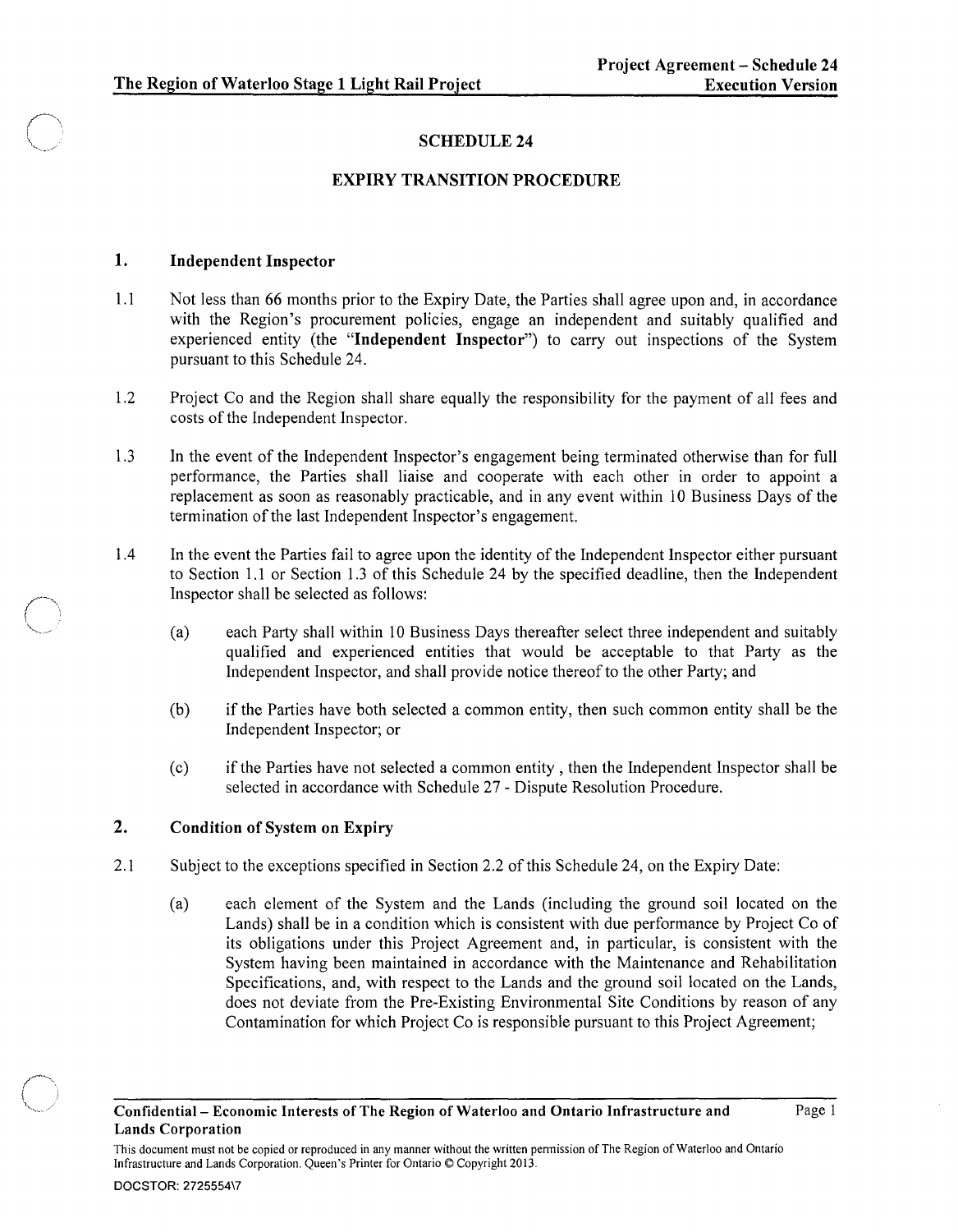- (b) each element of the System shall be in good operating order (normal wear and tear excepted), capable of performing in accordance with the performance specifications and standards set out in the Output Specifications; and
- (c) each element of the System shall comply with Appendix B Expiry Date Requirements of the Maintenance and Rehabilitation Specifications,

(collectively, the "Expiry Transition Requirements").

2.2 For greater certainty, this Schedule 24 shall not apply to any element of the System to be maintained by the Region in accordance with this Project Agreement.

### 3. System Inspections

 $\ell\rightarrow\infty$ 1", ~ v.-'"

- 3.1 The Parties shall cause the Independent Inspector to perform an inspection of the System and to produce and deliver to each of the Parties a written report (a "System Condition Report") not less than 60 months prior to the Expiry Date that:
	- (a) identifies the condition of the System and each element of the System (subject to the exceptions specified in Section 2.2 of this Schedule 24) in relation to the Expiry Transition Requirements;
	- (b) assesses Project Co's draft Handover Maintenance Plan to be prepared under Section 4 of this Schedule 24 , and provides the Independent Inspector's opinion on the adequacy of Project Co's proposed strategy for meeting the Expiry Transition Requirements by the Expiry Date;
	- (c) identifies any works required to ensure the System and each element of the System (subject to the exceptions specified in Section 2.2 of this Schedule 24) will meet the Expiry Transition Requirements on the Expiry Date (the "Expiry Transition Works"), and specifying the Contract Year in which each of those Expiry Transition Works would be required;
	- (d) specifies the Independent Inspector's estimate of the costs that would be required to perform the Expiry Transition Works (the "Expiry Transition Works Costs"); and
	- (e) details how the Expiry Transition Works Costs were calculated.
- 3.2 The Parties shall cause the Independent Inspector to perform another inspection of the System and produce and deliver to each of the Parties an updated System Condition Report (each a "Revised System Condition Report") on each anniversary of the date of the original System Condition Report.
- 3.3 The Asset Management Plan shall be amended and updated, as applicable, to include all Expiry Transition Works and all Expiry Transition Works Costs identified in either the System Condition Report or any Revised System Condition Report not already included in the then current Asset

This document must not be copied or reproduced in any manner without the written permission of The Region of Waterloo and Ontario Infrastructure and Lands Corporation. Queen's Printer for Ontario © Copyright 2013.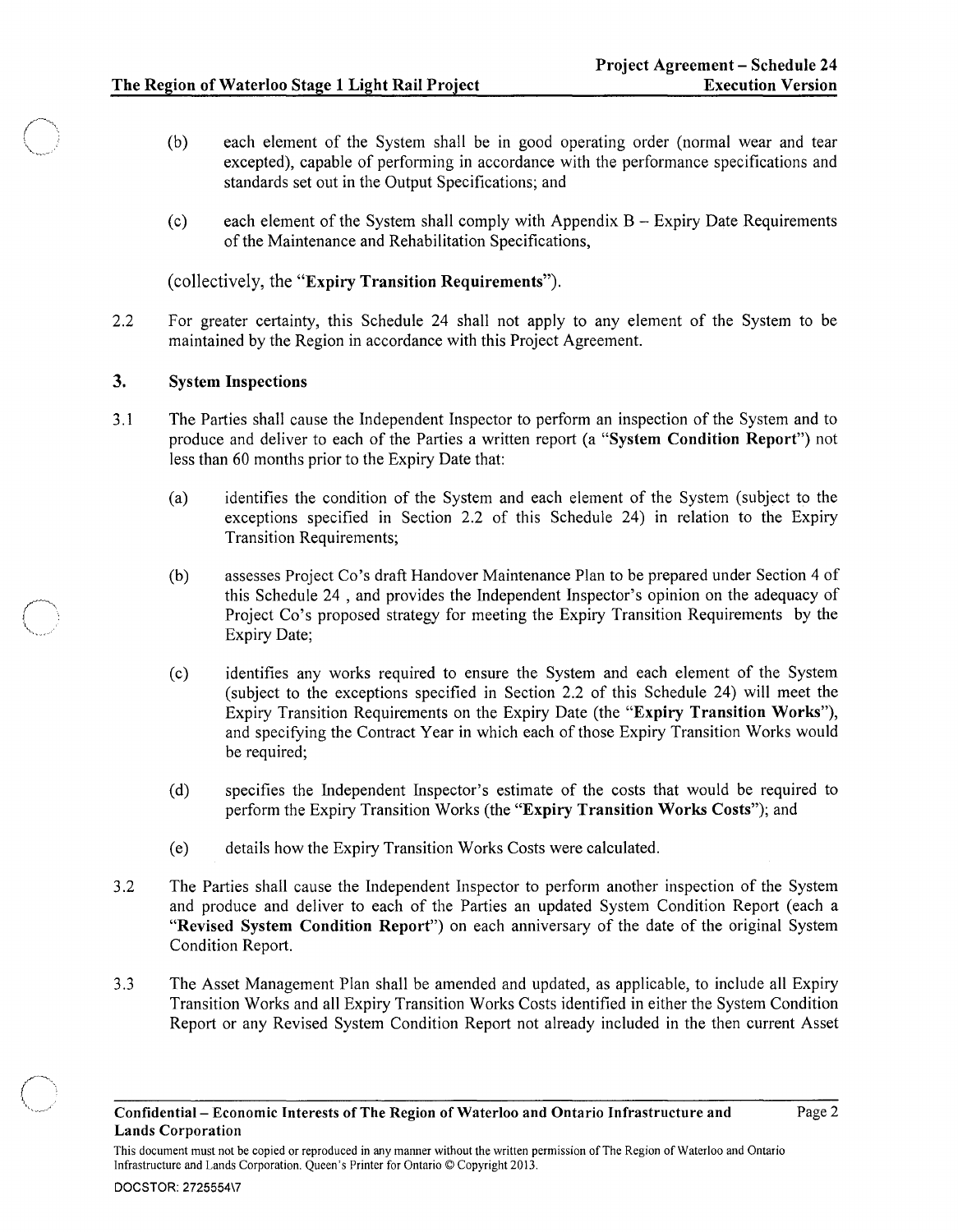$~\cdot~$  $\left(\frac{1}{\sqrt{2}}\right)^2$ 

Management Plan. The Asset Management Plan shall also be amended and updated as required to reflect the requirements of any Handover Maintenance Plan approved by the Region under Section 4 of this Schedule 24.

- 3.4 Project Co shall carry out the Expiry Transition Works at its own cost notwithstanding that the actual cost of the Expiry Transition Works may be higher than the Expiry Transition Works Costs.
- 3.5 Either Party may dispute the System Condition Report or any Revised System Condition Report, including the Expiry Transition Works and the Expiry Transition Works Costs, in accordance with Schedule 27 - Dispute Resolution Procedure. In the event that a final determination in accordance with Schedule 27 - Dispute Resolution Procedure specifies Expiry Transition Works or Expiry Transition Works Costs which are different than those set out in either the System Condition Report or any Revised System Condition Report, then either the System Condition Report or any Revised System Condition Report, as the case may be, shall be deemed to be amended accordingly, as amended pursuant to Section 3.3 of this Schedule 24, and all deductions and payments permitted or required by Section 5 of this Schedule 24, shall be adjusted accordingly.
- 3.6 Prior to the carrying out of any System inspection under this Section 3, either Party may notify the other to suggest that the processes contemplated by this Schedule 24 should be deferred and the Parties shall then meet in good faith to consider what savings may be generated by such a deferral. The Region may, at its absolute discretion, issue a notice to Project Co confirming the period of any deferral which it believes is appropriate and the provisions of Section  $39.2(i)$ (Innovation and Value Engineering) of the Project Agreement shall apply in relation to any net savings in the costs of Project Co and/or any Subcontractor arising as a result of such deferral.

### 4. The Handover Maintenance Plan

- 4.1 Not less than 63 months prior to the Expiry Date, Project Co shall produce and deliver to the Region the first draft of Project Co's proposed strategy for meeting the Expiry Transition Requirements (the "Handover Maintenance Plan"), as a supplement to the Asset Management Plan. The first draft of the Handover Maintenance Plan shall also specifically set out Project Co's assessment of the matters to be included with the System Condition Report, as set out in Section 3.1 above.
- 4.2 Not later than 2 months following the delivery of the initial System Condition Report and any Revised System Condition Report, Project Co shall produce and deliver to the Region an updated Handover Maintenance Plan which is consistent with the findings of such Reports.
- 4.3 Each Handover Maintenance Plan must also specify:
	- (a) the months in which Project Co plans to complete each element of the Expiry Transition Works, including details of what work will be completed in each individual month; and

This document must not be copied or reproduced in any manner without the written permission of The Region of Waterloo and Ontario Infrastructure and Lands Corporation. Queen's Printer for Ontario © Copyright 2013.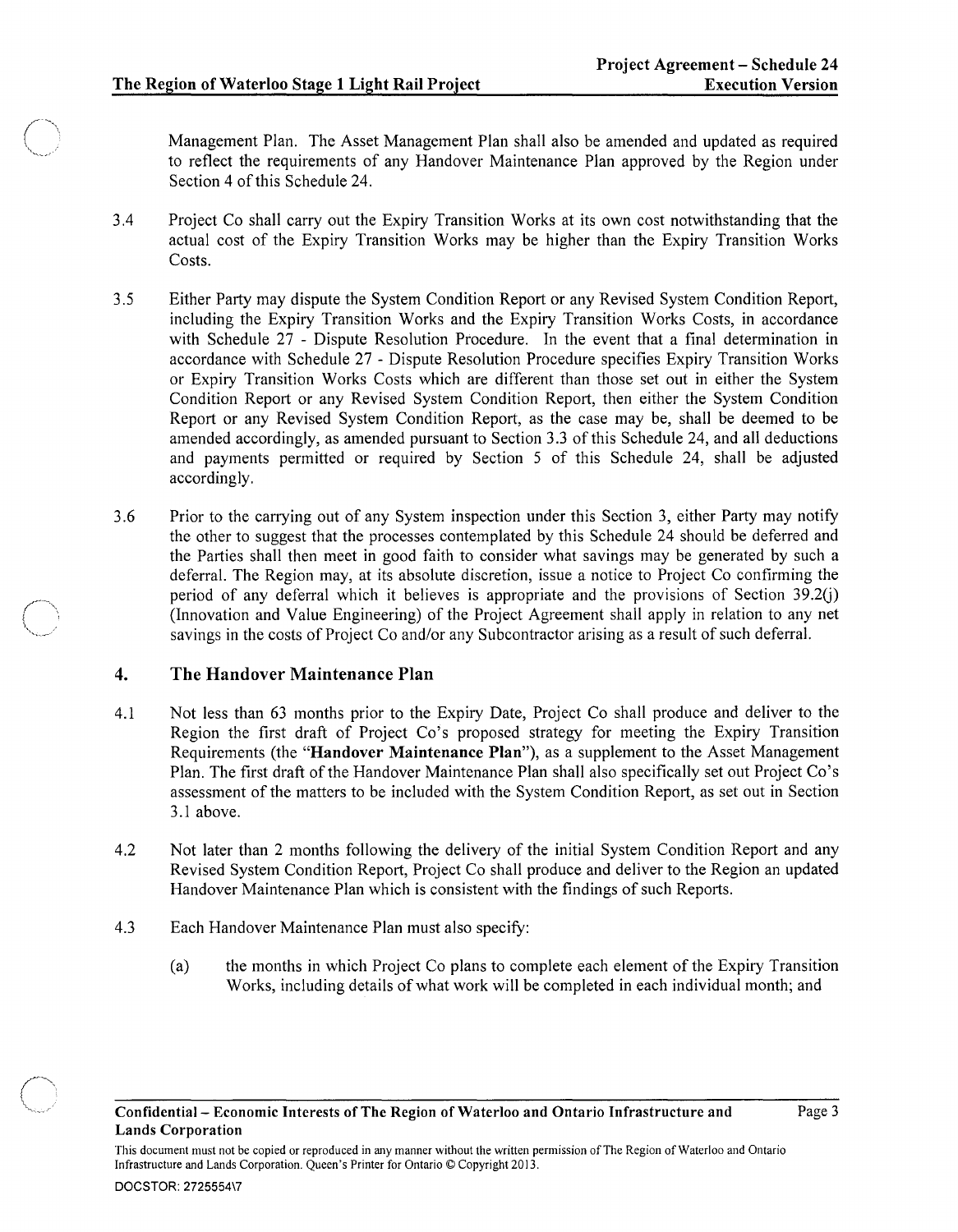- (b) the Payment Periods in which Project Co anticipates incurring each element of the Expiry Transition Works Costs, including details of how much Project Co anticipates will be paid by it in each individual Payment Period.
- 4.4 The Region may reject any Handover Maintenance Plan if, in the reasonable opinion of the Region:
	- (a) completion of the Handover Maintenance Plan by Project Co would not satisfy the Expiry Transition Requirements;
	- (b) Project Co would not be likely to be able to complete the Handover Maintenance Plan by the Expiry Date, or the Handover Maintenance Plan is for any other reason unlikely to be performed in the manner proposed;
	- (c) the scheduling of the Expiry Transition Works under the Handover Maintenance Plan would have the effect that, at any point in time, the total Expiry Transition Works Costs still to be incurred by Project Co under the Handover Maintenance Plan would be greater than 80% of:
		- (i) the aggregate of the Monthly Service Payments anticipated to be payable by the Region to Project Co from that date until the Expiry Date; plus
		- (ii) the anticipated amounts standing to the credit of the Escrow Account at that date; or
	- (d) there are errors or insufficient detail in the Handover Maintenance Plan, which prevents the Region from reasonably make the assessments in paragraphs (a)  $-$  (c) above, in which case the Region shall promptly request Project Co to correct the relevant parts of the Handover Maintenance Plan or supply the missing information.
- 4.5 Where the Region rejects any Handover Maintenance Plan, the Region shall deliver a notice to Project Co, stating that the Handover Maintenance Plan has been rejected and giving reasons, within one (1) month of receiving the relevant Handover Maintenance Plan (or, if later, within one (1) month of the date of receiving the information specified in Section 4.4(d) above). A Handover Maintenance Plan which is not rejected by the Region within one (1) month of receipt will be deemed to be accepted.
- 4.6 Where the Region rejects any Handover Maintenance Plan, Project Co shall deliver a revised Handover Maintenance Plan to the Region within one (1) month of receiving notice of the rejection.
- 4.7 If following the delivery of the System Condition Report or any Revised System Condition Report, a compliant and approved Handover Maintenance Plan is not in place by the date falling two (2) months after the delivery of such report, the Region shall be entitled to make deductions from subsequent instalments of the Monthly Service Payment on the following basis:

This document must not be copied or reproduced in any manner without the written permission of The Region of Waterloo and Ontario Infrastructure and Lands Corporation. Queen's Printer for Ontario © Copyright 2013.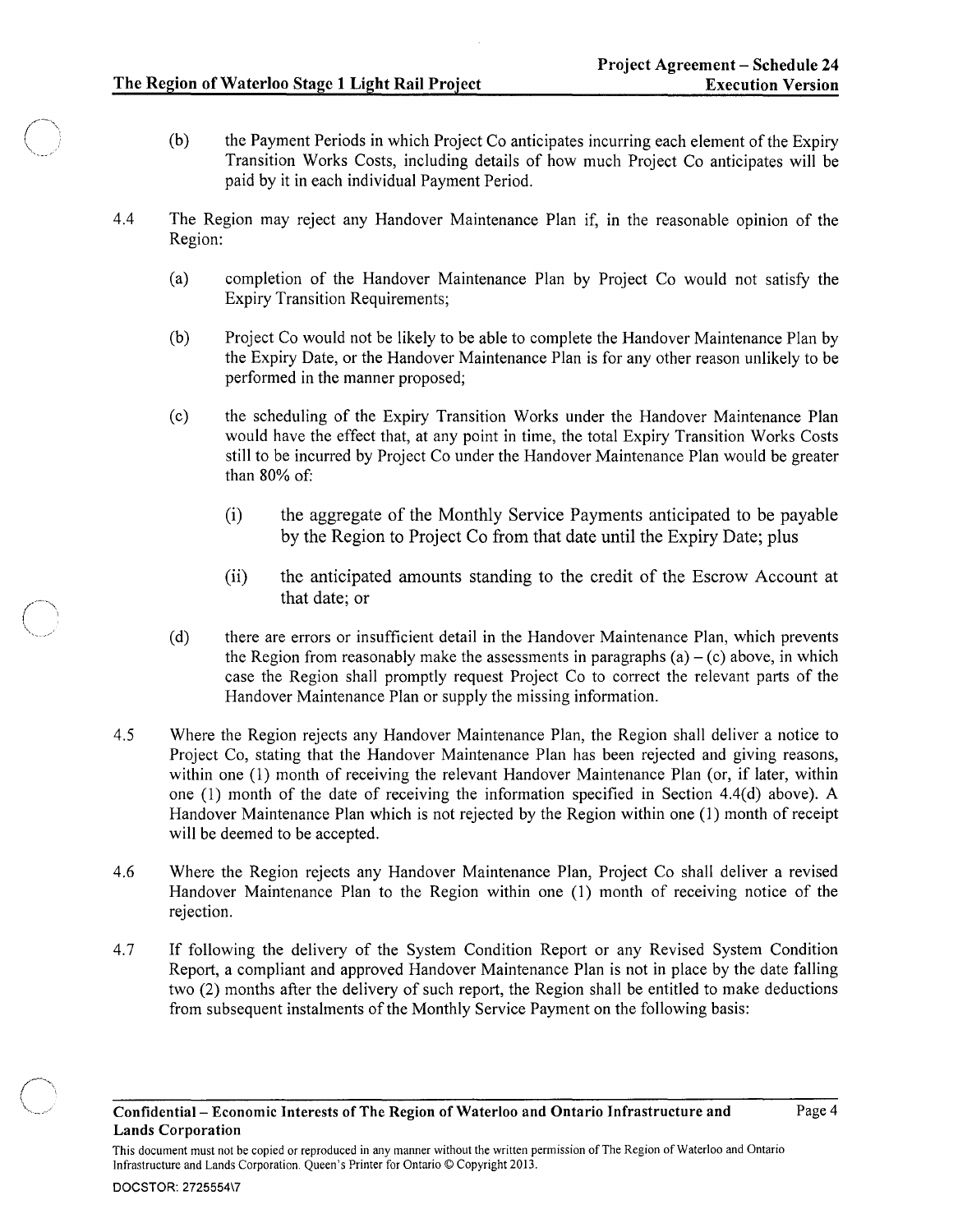- (a) where Project Co has failed to deliver a Handover Maintenance Plan by the required date, the Region may deduct amounts in aggregate up to the value of the Expiry Rehabilition Costs specified in Section 5.1 of Schedule 24;
- (b) where the Region has rejected a draft Handover Maintenance Plan on specific grounds, the Region may deduct an amount representing the value of the non-compliant elements of the plan (or, where applicable, such amounts as are necessary to allow the test in Section  $4.4(c)$  above to be satisfied), in aggregate up to the value of the Expiry Rehabilitation Costs.
- 4.8 If Project Co fails to carry out any Expiry Transition Works in accordance with the schedule in an approved Handover Maintenance Plan or in a manner consistent with the Expiry Date Requirements, the Region may deduct the value of those Expiry Transition Works from subsequent instalments of the Monthly Service Payment.
- 4.9 Any amounts deducted under Section 4.7 or 4.8 above shall be placed in the Escrow Account, and released to Project Co upon approval of the relevant Handover Maintenance Plan or satisfactory completion of the relevant works.
- 4.1 0 For the avoidance of doubt, the Region's rights under this Section 4 are in addition to any other rights or remedies of the Region pursuant to this Project Agreement, including taking remedial action in accordance with Section 32 of this Project Agreement.

#### 5. Payments To and From Escrow Account

- 5.1 Following the date for delivery of the System Condition Report, for the purposes of Section 5.2 of this Schedule 24, the Parties shall review the amount of the Expiry Transition Works Costs and the level of capital expenditure Project Co has allocated to spend in the same period pursuant to the Financial Model (the "Expiry Rehabilitation Costs"). Where the Expiry Transition Works Costs are greater than the Expiry Rehabilitation Costs, the difference between the Expiry Transition Works Costs and the Expiry Rehabilitation Costs shall be apportioned equally over the Payment Periods from the date the System Condition Report is to be delivered hereunder to the Expiry Date (each instalment being the "Expiry Transition Amount"). If the System Condition Report is delivered after the date for delivery hereunder, then the first instalment to be paid shall also include the amounts to be paid under the instalments that would have been payable prior to the date the System Condition Report is delivered. Where the Expiry Transition Works Costs are amended pursuant to Section 3.3 or 3.5 of this Schedule 24, the Parties agree that the Expiry Transition Amount shall be adjusted accordingly.
- 5.2 Subject to Sections 5.3 and 5.5 of this Schedule 24, the Region may deduct the Expiry Transition Amount from each Monthly Service Payment, and pay into a separate interest bearing bank account, upon escrow terms acceptable to the Parties or in trust (the "Escrow Account"), the Expiry Transition Amount. If in any Payment Period, the Expiry Transition Amount is greater than the relevant Monthly Service Payment, the Region may deduct the difference between the Expiry Transition Amount and the Monthly Service Payment from the next Monthly Service Payment or from such other Payment Period as otherwise agreed between the Parties.

This document must not be copied or reproduced in any manner without the written permission of The Region of Waterloo and Ontario Infrastructure and Lands Corporation. Queen's Printer for Ontario © Copyright 2013.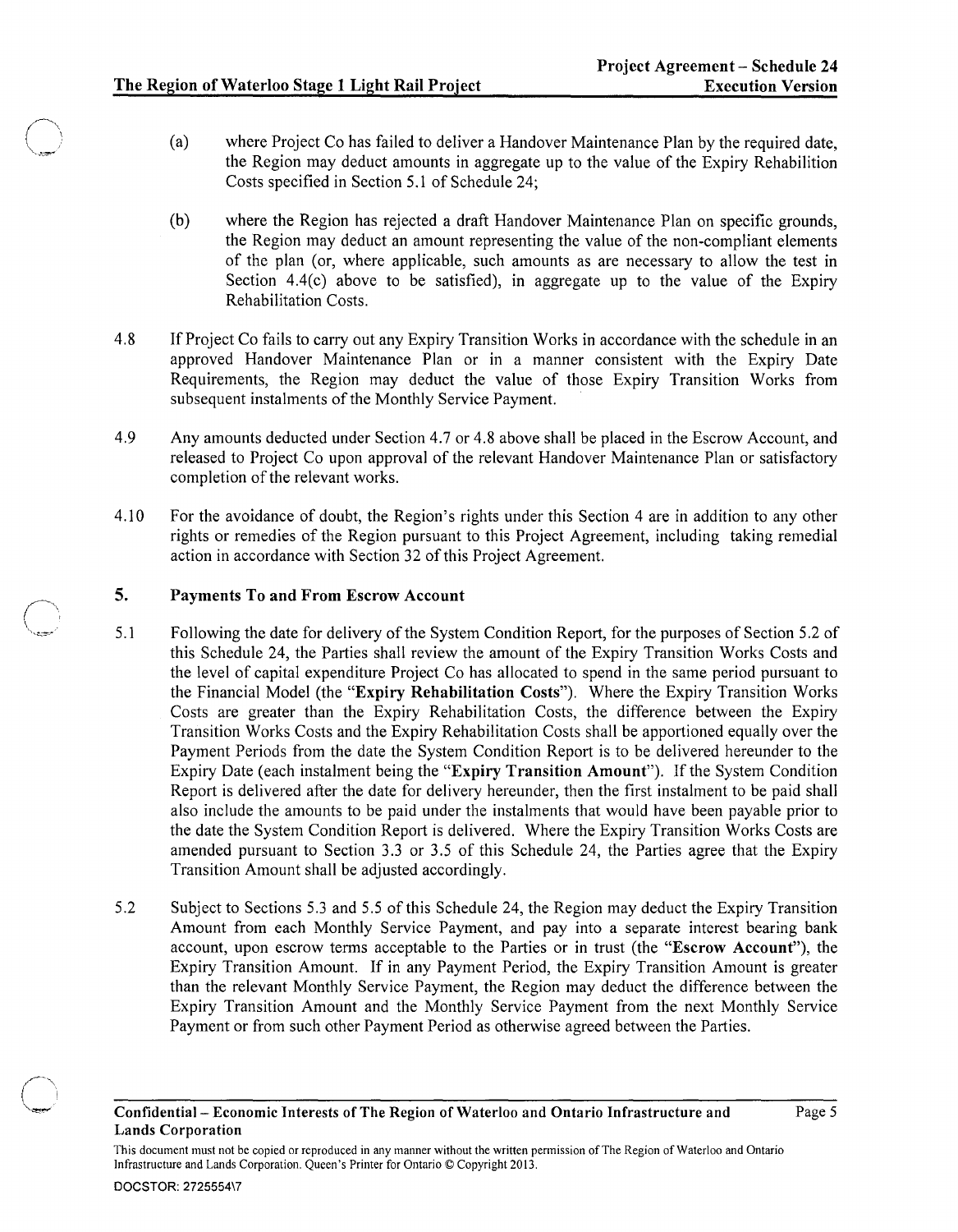- 5.3 The Region shall not deduct any amount from a Monthly Service Payment as contemplated in Section 5.2 or 5.50f this Schedule 24 if, at such time, the funds in the Escrow Account (disregarding for this purpose any amounts deposited in accordance with Section 4) exceed the value (based on the Expiry Transition Works Costs) of all or any part of the Expiry Transition Works (as amended) yet to be performed.
- 5.4 Project Co may from time to time, but not more often than once in any month, make written request for release of funds from the Escrow Account. The Region shall consider such request within 10 Business Days and if the funds in the Escrow Account (disregarding for this purpose any amounts deposited in accordance with Section 4) exceed the value (based on the Expiry Transition Works Costs) of all or any part of the Expiry Transition Works (as amended) yet to be performed, then the Region shall pay the excess to Project Co from the Escrow Account within 10 Business Days thereafter, together with any interest that has accrued on such amount. Project Co shall include with its request all information reasonably required by the Region to evaluate such request.
- 5.5 Following the date of any Revised System Condition Report, the Expiry Transition Amount under Section 5.1 shall be recalculated and if the amount in the Escrow Account (including for this purpose any amounts deposited in accordance with Section 4) (being the deductions of the Expiry Transition Amount made since the System Condition Report) together with the deductions currently scheduled to be made from the remaining Monthly Service Payments under Section 5.2 (and under any previous application of this Section 5.5) is less than the revised Expiry Transition Amount, then the Region may additionally deduct such shortfall, in equal instalments, from each remaining Monthly Service Payment until the Expiry Date, and pay each instalment into the Escrow Account and Section 5.4 of this Schedule 24 shall continue to apply until the Expiry Date.
- 5.6 As an alternative to the deductions permitted by Sections 5.2 and 5.5 of this Schedule 24 or the retention of any amount in the Escrow Account pursuant to the foregoing provisions of this Section 4 of this Schedule 24, Project Co may (and if, at any time, the amounts which the Region is permitted to deduct pursuant to Sections 5.2 and 5.5 of this Schedule 24 is greater than the remaining Monthly Service Payments, Project Co shall), within 5 Business Days of a written request from the Region, provide a bond or letter of credit (the "Expiry Transition Security") in favour of the Region in an amount equal to the amounts which the Region is permitted to deduct pursuant to Sections 4, 5.2 and 5.5 of this Schedule 24, in a form and from a surety or bank, as applicable, acceptable to the Region.

### 6. Project Co Not Relieved of Obligations

- 6.1 Notwithstanding:
	- (a) any agreement of the Region to any Expiry Transition Works, Expiry Transition Works Costs or Expiry Transition Security;
	- (b) any participation of the Region in any inspection under this Schedule 24; and
	- (c) the complete or partial carrying out of the Expiry Transition Works,

This document must not be copied or reproduced in any manner without the written permission of The Region of Waterloo and Ontario Infrastructure and Lands Corporation. Queen's Printer for Ontario © Copyright 2013.